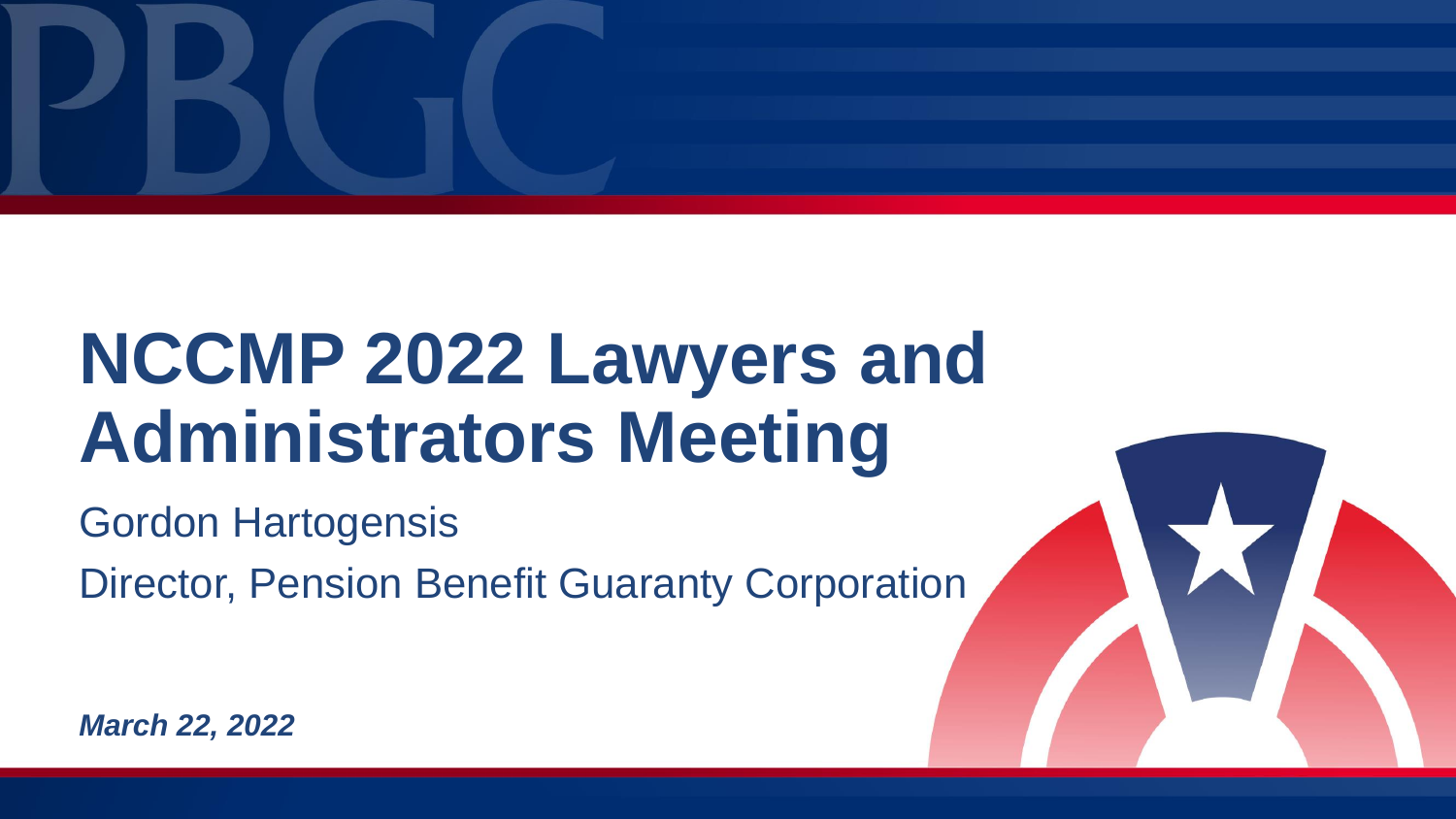- Special Financial Assistance (SFA) Program Update
- Implementation activity to-date under the interim final rule
- Multiemployer Program Financial Condition
- Questions

**1**

*Separate Sessions this morning with:*

- *Jim Donofrio & Julie Cameron on the SFA application process*
- *Bruce Perlin & John Ginsberg on the Regulatory Agenda and non-SFA requests*

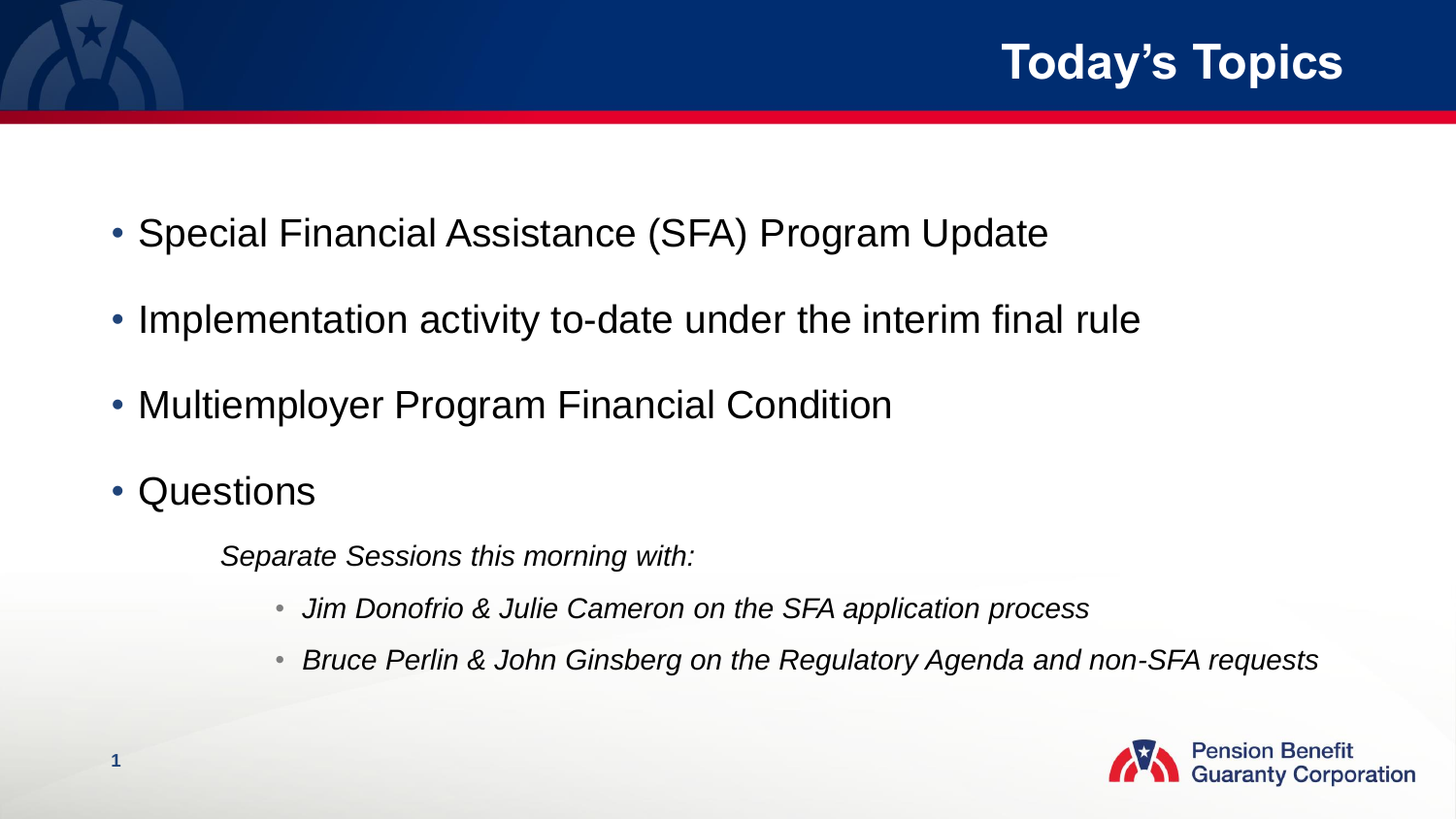## **SFA Implementation Activity**

- Listening Sessions
- Rulemaking
- Webinars, application guidance and FAQs
- Application e-filing portal opened
- Application information and status updates on pbgc.gov
- SFA application reviews, approvals and payments
- Behind the scenes
	- *Consultations with our Board agencies*
	- *Hiring and redeployment of PBGC staff*
	- *Accounting changes and Treasury funding mechanism*
	- *Maintaining high levels of customer service and responsiveness under maximum telework*

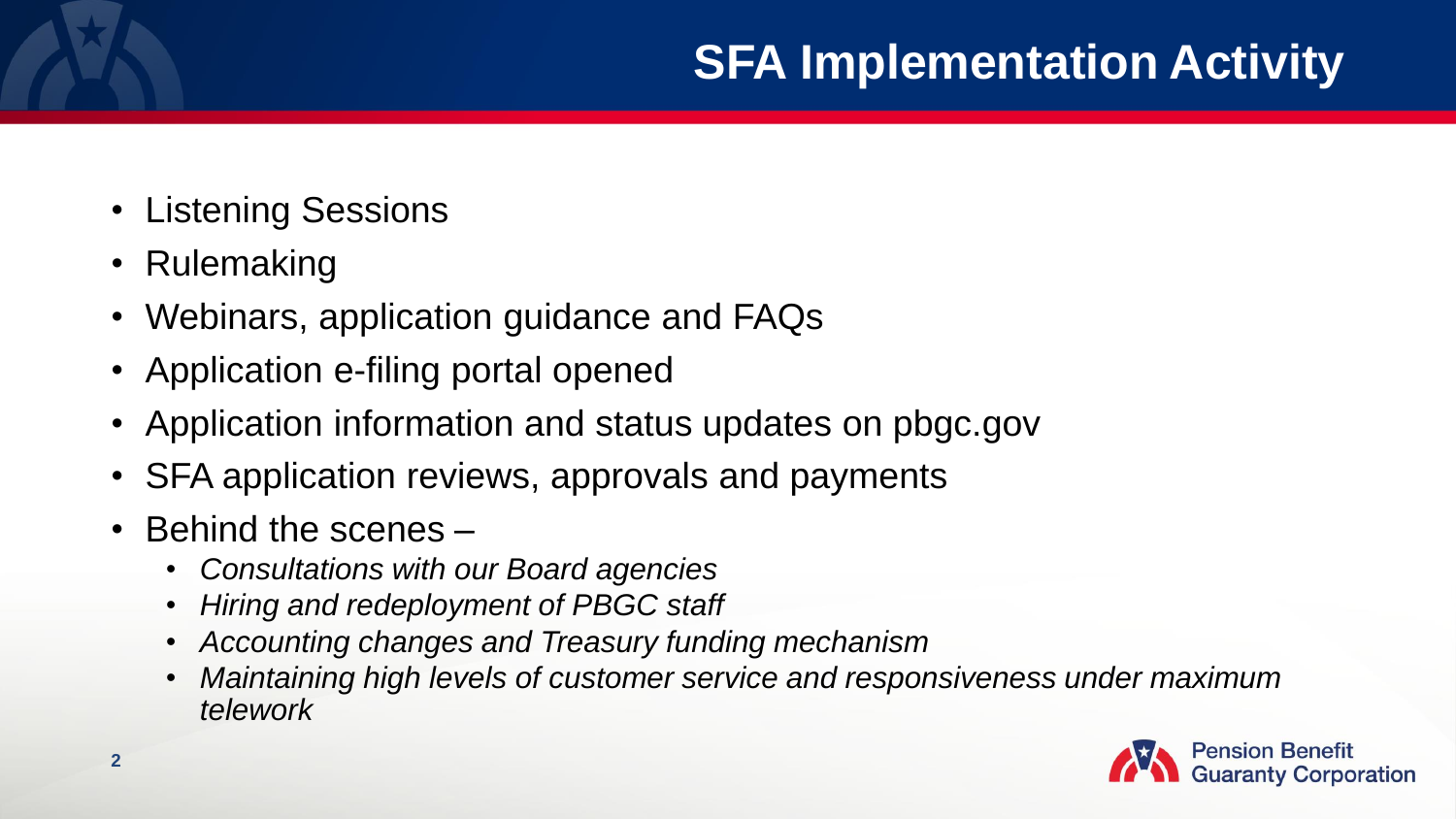## **SFA Program Rulemaking**

- Interim Final Rule Published in July 2021
- Topics in public comments:
	- Permissible investments for SFA funds
	- Interest rate assumptions
	- Amount of SFA
	- Fiduciary concerns for plans with suspended benefits
	- Plan mergers
	- Withdrawal liability and other conditions
	- Payment of reinstated benefits
- Now preparing a final rule, in consultation with Board Agencies

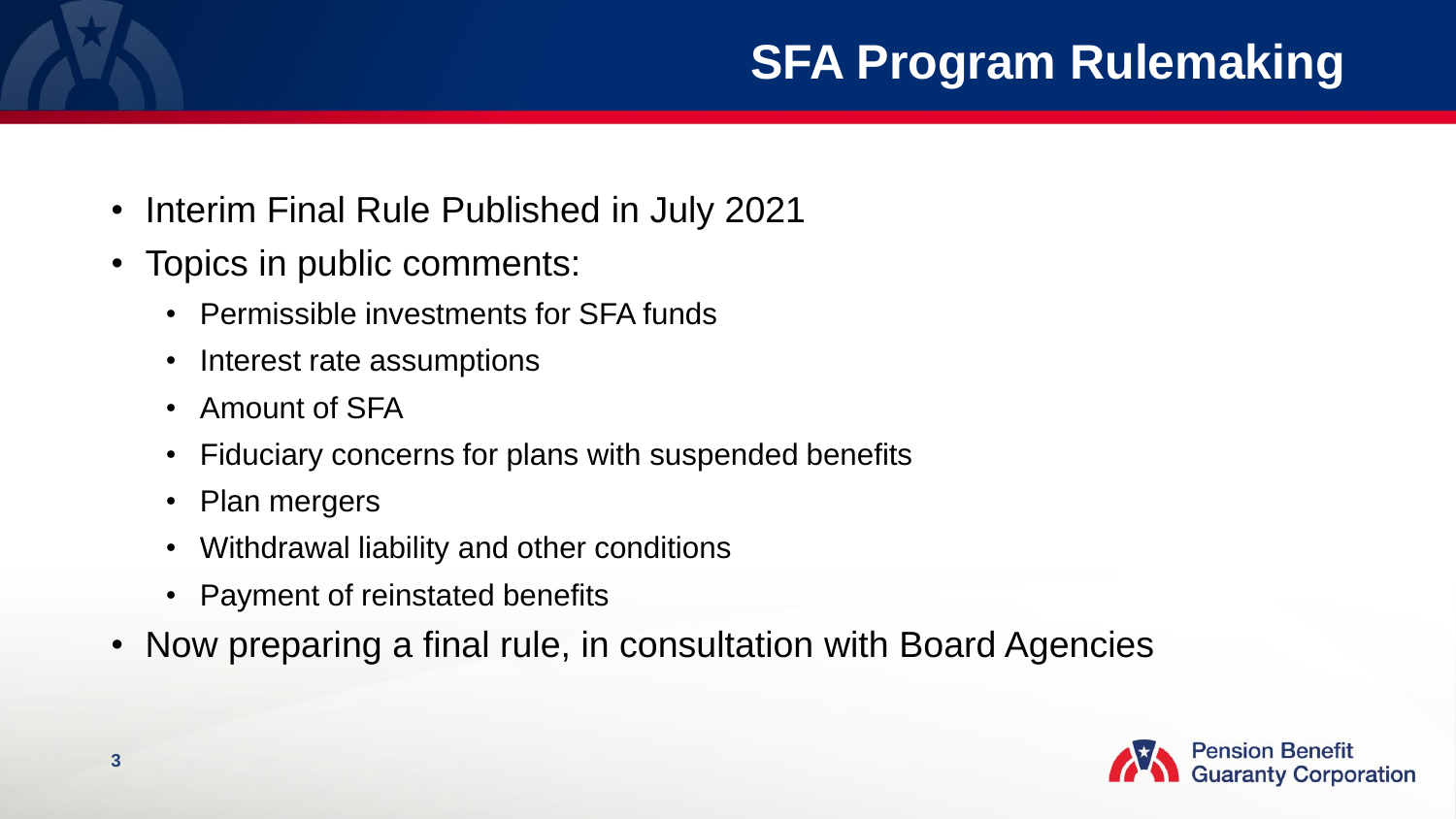| <b>Application Status</b>                     | # of<br><b>Applications</b> | <b>Total Amount of</b><br><b>SFA</b><br><b>Approved or</b><br><b>Requested</b> | Total # of<br><b>Plan Participants</b> |
|-----------------------------------------------|-----------------------------|--------------------------------------------------------------------------------|----------------------------------------|
| <b>Approved Applications</b>                  |                             | \$1.3 billion                                                                  | 10,367                                 |
| <b>Applications currently</b><br>under review | 26                          | \$6.9 billion*                                                                 | 160,973                                |

\*Amount requested does not include repayment of the regular financial assistance insolvent plans previously received from PBGC or interest from plans' SFA measurement date.

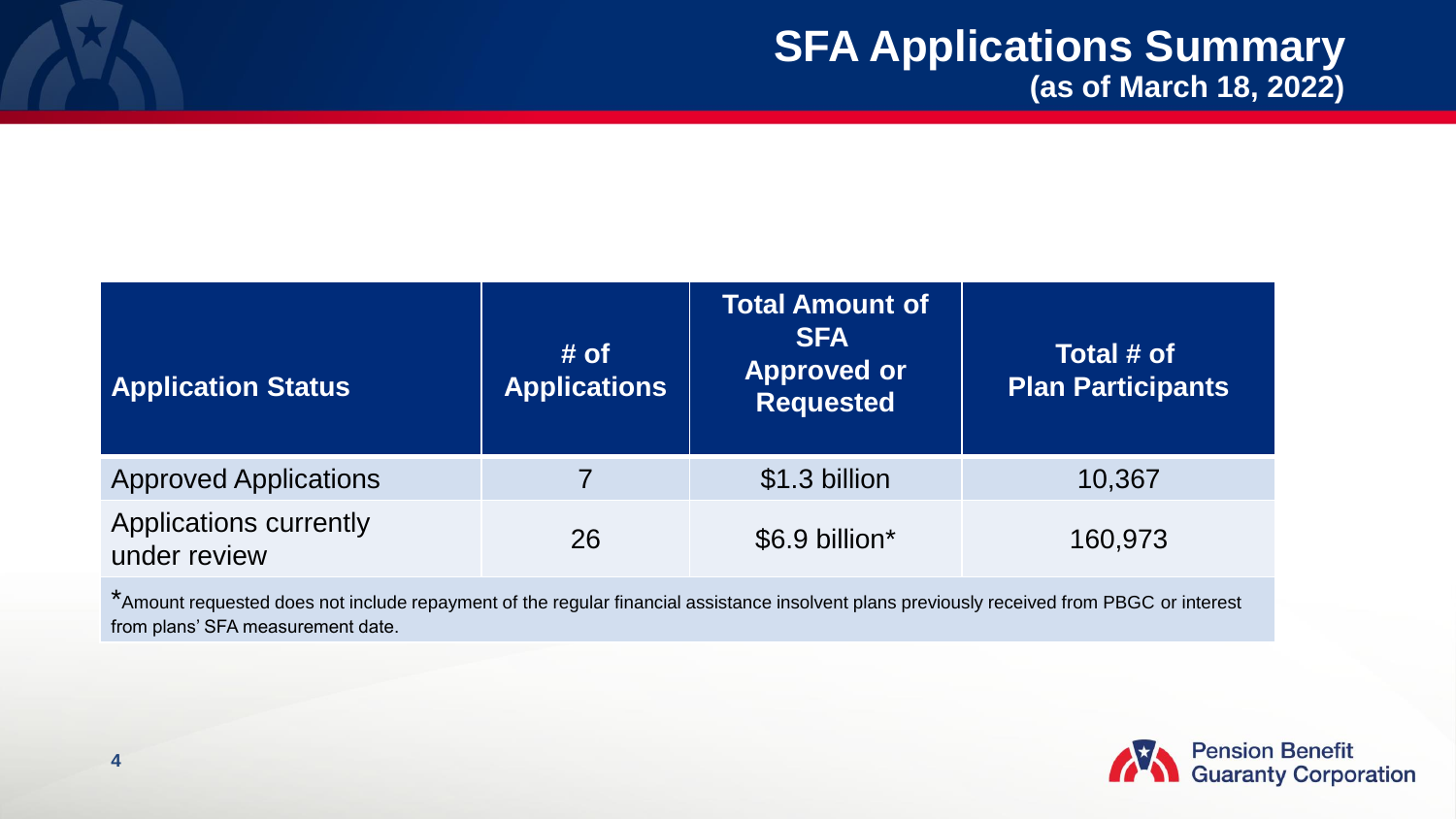### **SFA Application Approvals (as of March 18, 2022)**

| <b>Plan Name</b>                                                                                                  | <b>Union</b> | <b>Location</b> | Total<br><b>Participants</b> | <b>SFA</b><br><b>Approved</b><br>(\$ in millions) |
|-------------------------------------------------------------------------------------------------------------------|--------------|-----------------|------------------------------|---------------------------------------------------|
| Local 138 Pension Plan                                                                                            | <b>IBT</b>   | Baldwin, NY     | 1,752                        | \$112.6                                           |
| Idaho Signatory Employers-Laborers Pension Plan                                                                   | <b>LIUNA</b> | Portland, OR    | 682                          | \$13.9                                            |
| <b>Bricklayers and Allied Craftworkers Local 5 New York Retirement</b><br><b>Fund Pension Plan</b>                | <b>BAC</b>   | Newburgh, NY    | 821                          | \$61.8                                            |
| <b>Road Carriers Local 707 Pension Plan</b>                                                                       | <b>IBT</b>   | Hempstead, NY   | 3,804                        | \$812.3                                           |
| Local 408 International Brotherhood of Teamsters, Chauffeurs,<br>Warehousemen and Helpers of America Pension Plan | <b>IBT</b>   | Union, NJ       | 1,058                        | \$100.5                                           |
| <b>Local 584 Pension Plan</b>                                                                                     | <b>IBT</b>   | New York, NY    | 2,172                        | \$229.8                                           |
| Milk Industry Office Employees Pension Plan                                                                       | <b>IBT</b>   | New York, NY    | 78                           | \$8.2                                             |

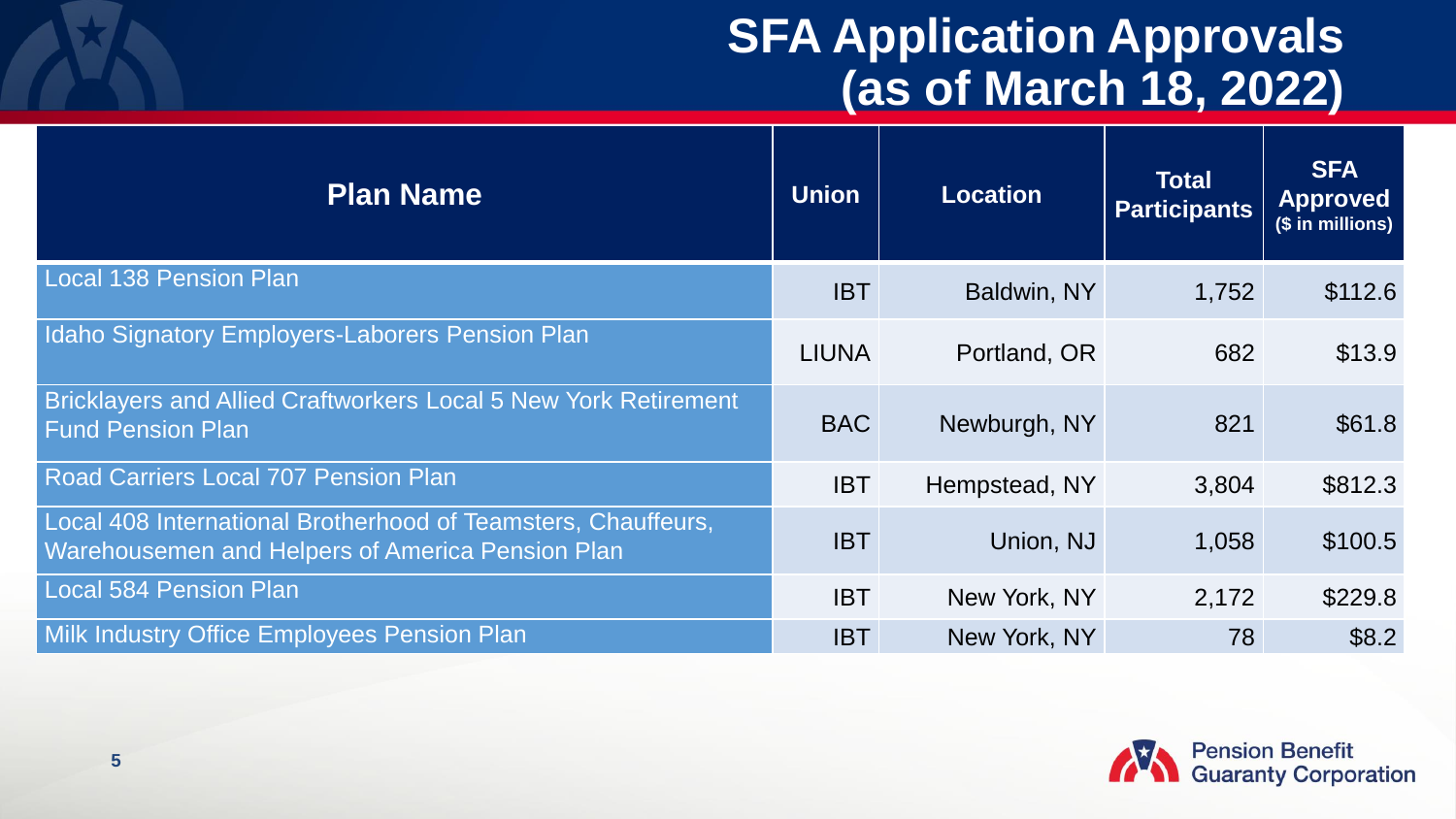#### **FY 2000-2021 Net Financial Position**



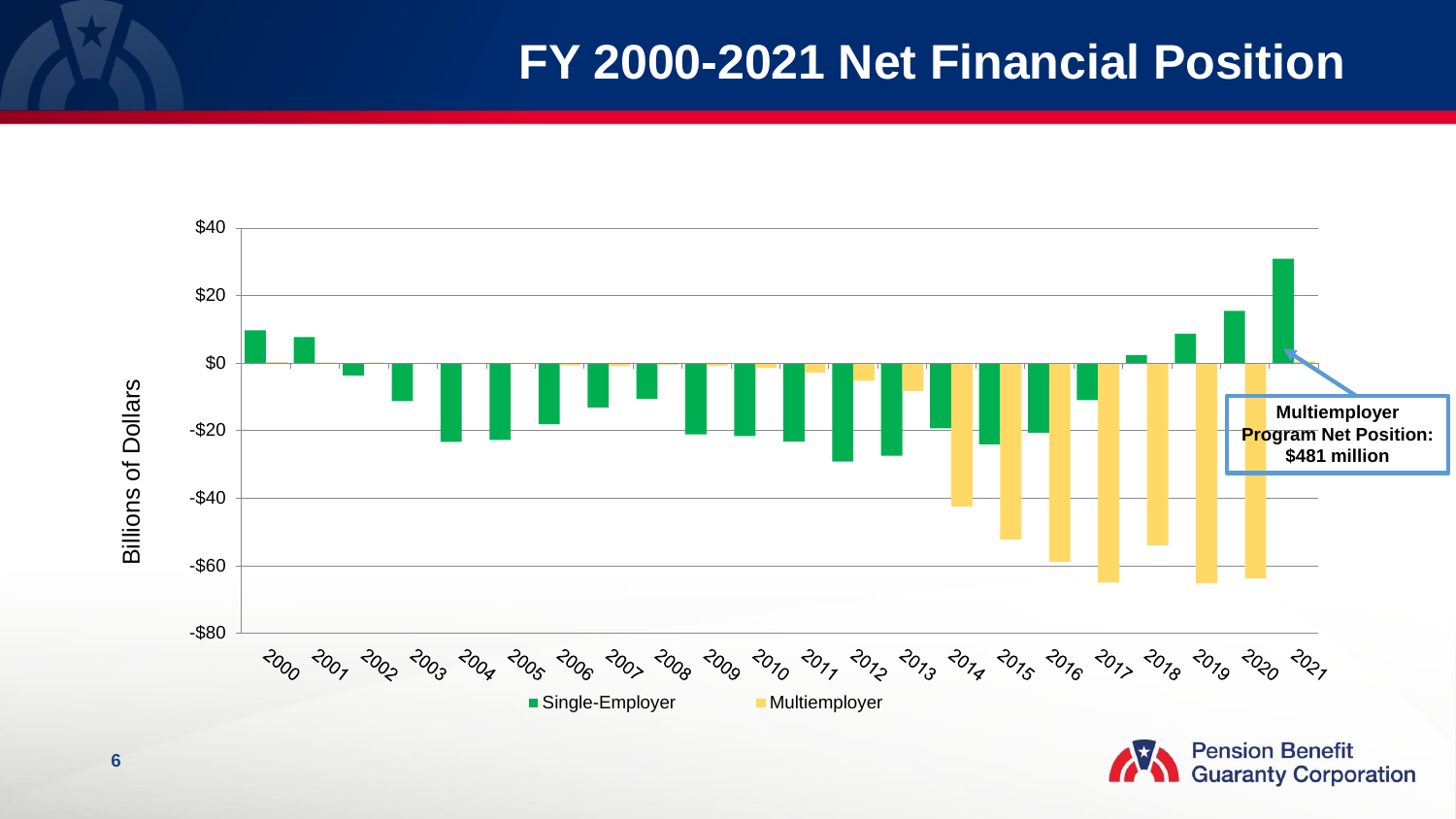|                                                | <b>Single-Employer</b>                                      | <b>Multiemployer</b>                                                     |
|------------------------------------------------|-------------------------------------------------------------|--------------------------------------------------------------------------|
| FY 2021 PBGC financial position                |                                                             |                                                                          |
| • Total assets                                 | \$150.7 billion                                             | \$3.5 billion                                                            |
| • Total liabilities includes "probable" losses | \$119.8 billion                                             | \$3.0 billion                                                            |
| • Net position                                 | \$30.9 billion                                              | \$481 million                                                            |
| Insurable event                                | <b>Plan Termination</b>                                     | <b>Plan Insolvency</b>                                                   |
| FY 2021 premium income                         | \$4.5 billion                                               | \$331 million                                                            |
| FY 2021 benefit payments/financial assistance  | \$6.4 billion                                               | \$230 million                                                            |
| Number of covered plans                        | 23,900                                                      | 1,360                                                                    |
| Number of participants in covered plans        | 22.7 million                                                | 10.9 million                                                             |
| 2022 maximum annual guaranteed benefit         | \$74,454.60<br>for age 65 retiree,<br>regardless of service | $$12,870*$<br>for retiree with 30 years of service,<br>regardless of age |

**7** \*Two-tier guarantee: 100% of the first \$3,960, 75% of the next \$11,880. Not indexed.

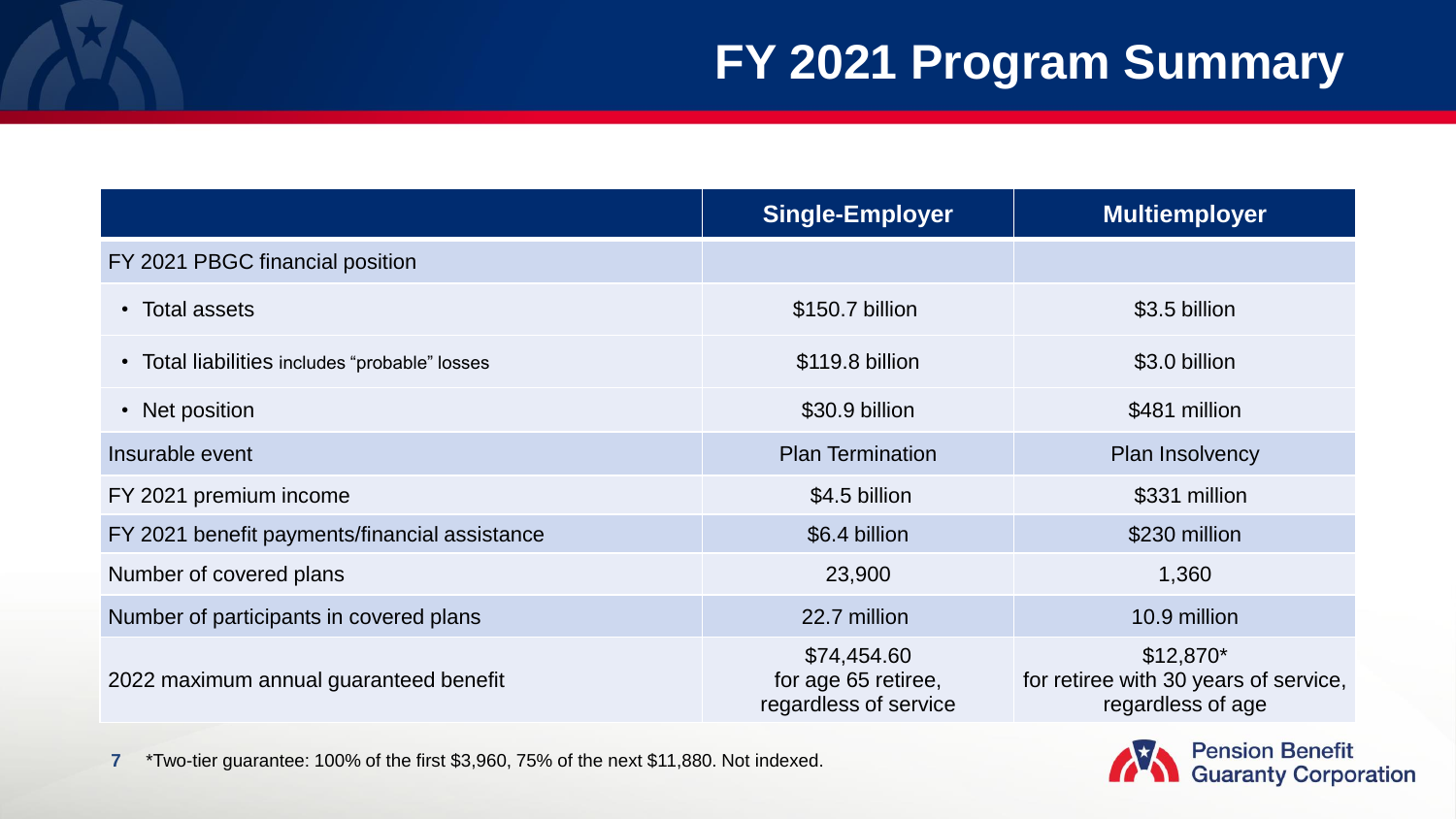ARP significantly improves the Multiemployer Program's Projected Financial **Status** 

| Figure 2 – Improvement in Multiemployer Program Condition from FY 2019 to FY 2020 |                            |                             |  |  |  |
|-----------------------------------------------------------------------------------|----------------------------|-----------------------------|--|--|--|
|                                                                                   | FY 2019 Model<br>(Pre-ARP) | FY 2020 Model<br>(Post-ARP) |  |  |  |
| Projected FY 2030 Mean Net Financial Position (\$ billions)                       | $($87.9)^*$                | (\$6.7)                     |  |  |  |
| Median Projected Year of PBGC Insolvency                                          | FY 2026                    | FY 2055                     |  |  |  |

\* The Pre-ARP expected FY 2030 mean net financial position is based on the ME-PIMS model used in the FY 2019 Projections Report, with the expected FY 2029 mean net financial position adjusted to reflect the passage of time.